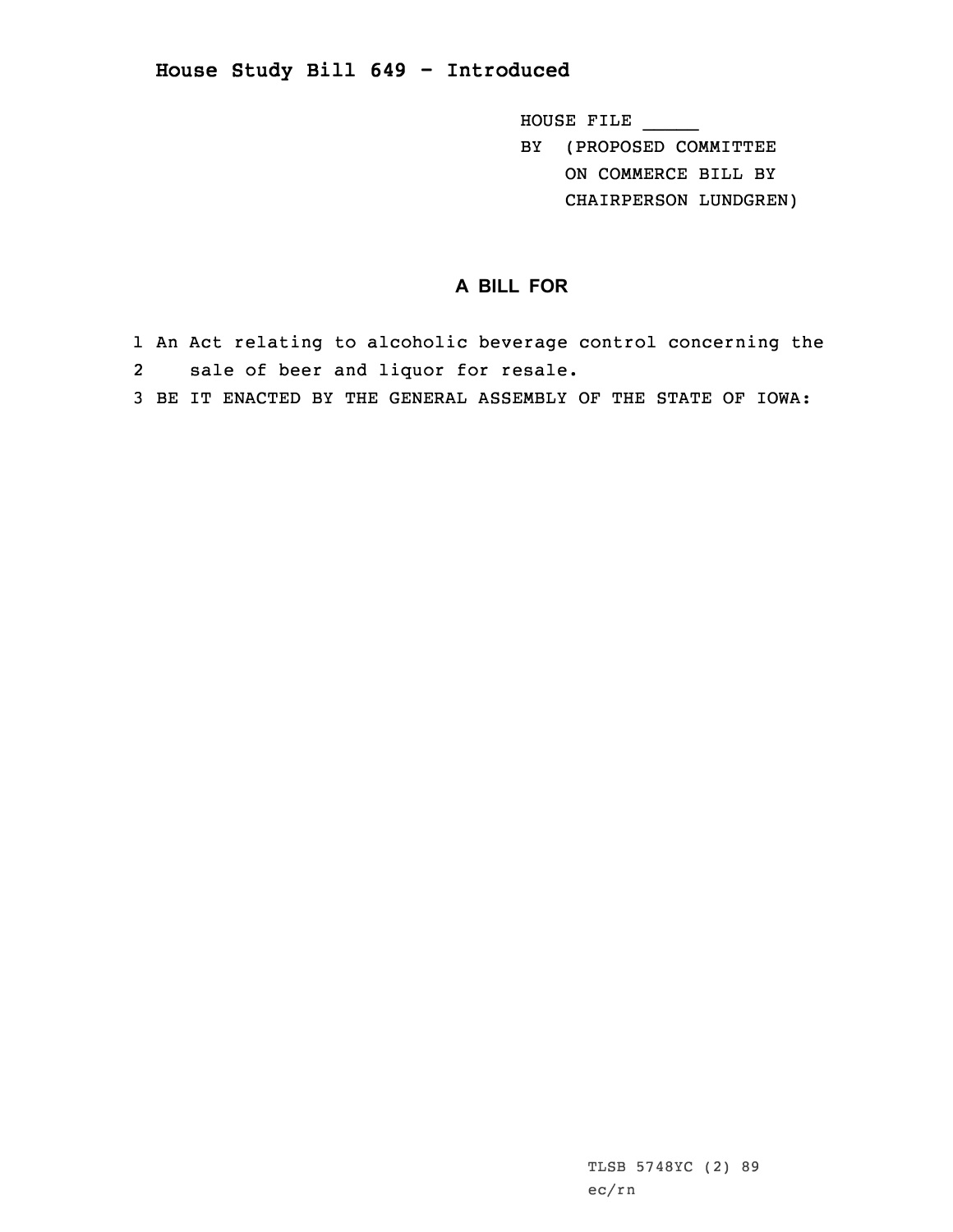1 Section 1. Section 123.22, subsection 1, Code 2022, is 2 amended to read as follows:

 1. The division has the exclusive right of importation into the state of all forms of alcoholic liquor, except as otherwise provided in this [chapter](https://www.legis.iowa.gov/docs/code/2022/123.pdf), and <sup>a</sup> person shall not import alcoholic liquor, except that an individual of legal age may import and have in the individual's possession an amount of alcoholic liquor not exceeding nine liters per calendar month that the individual personally obtained outside the state. Alcoholic liquor imported by an individual pursuant to this subsection shall be for personal consumption only in <sup>a</sup> private home or other private accommodation. <sup>A</sup> distillery shall not sell alcoholic liquor within the state to any person but only to the division, except as otherwise provided in this [chapter](https://www.legis.iowa.gov/docs/code/2022/123.pdf). This section vests in the division exclusive control within the state as purchaser of all alcoholic liquor sold by distilleries within the state or imported, except beer and wine, and except 18 as otherwise provided in this [chapter](https://www.legis.iowa.gov/docs/code/2022/123.pdf). The division shall receive alcoholic liquor on <sup>a</sup> bailment system for resale by the division in the manner set forth in this [chapter](https://www.legis.iowa.gov/docs/code/2022/123.pdf). The division 21 shall act as the sole wholesaler of alcoholic liquor to <del>class</del> 22 "E" liquor control licensees.

23 Sec. 2. Section 123.30, subsection 3, paragraphs <sup>a</sup> and b, 24 Code 2022, are amended to read as follows:

 *a. Class "A".* <sup>A</sup> class "A" liquor control license may be issued to <sup>a</sup> club and shall authorize the holder to purchase alcoholic liquors in original unopened containers from class "E" liquor control licensees or the division only, wine from class "A" wine permittees or class "B" wine permittees who also hold class "E" liquor control licenses only as provided in sections 123.173 and [123.177](https://www.legis.iowa.gov/docs/code/2022/123.177.pdf), and to sell alcoholic beverages to bona fide members and their guests by the individual drink for consumption on the premises only.

<sup>34</sup> *b. Class "B".* <sup>A</sup> class "B" liquor control license may be 35 issued to <sup>a</sup> hotel or motel and shall authorize the holder to

-1-

LSB 5748YC (2) 89  $ec/rn$  1/4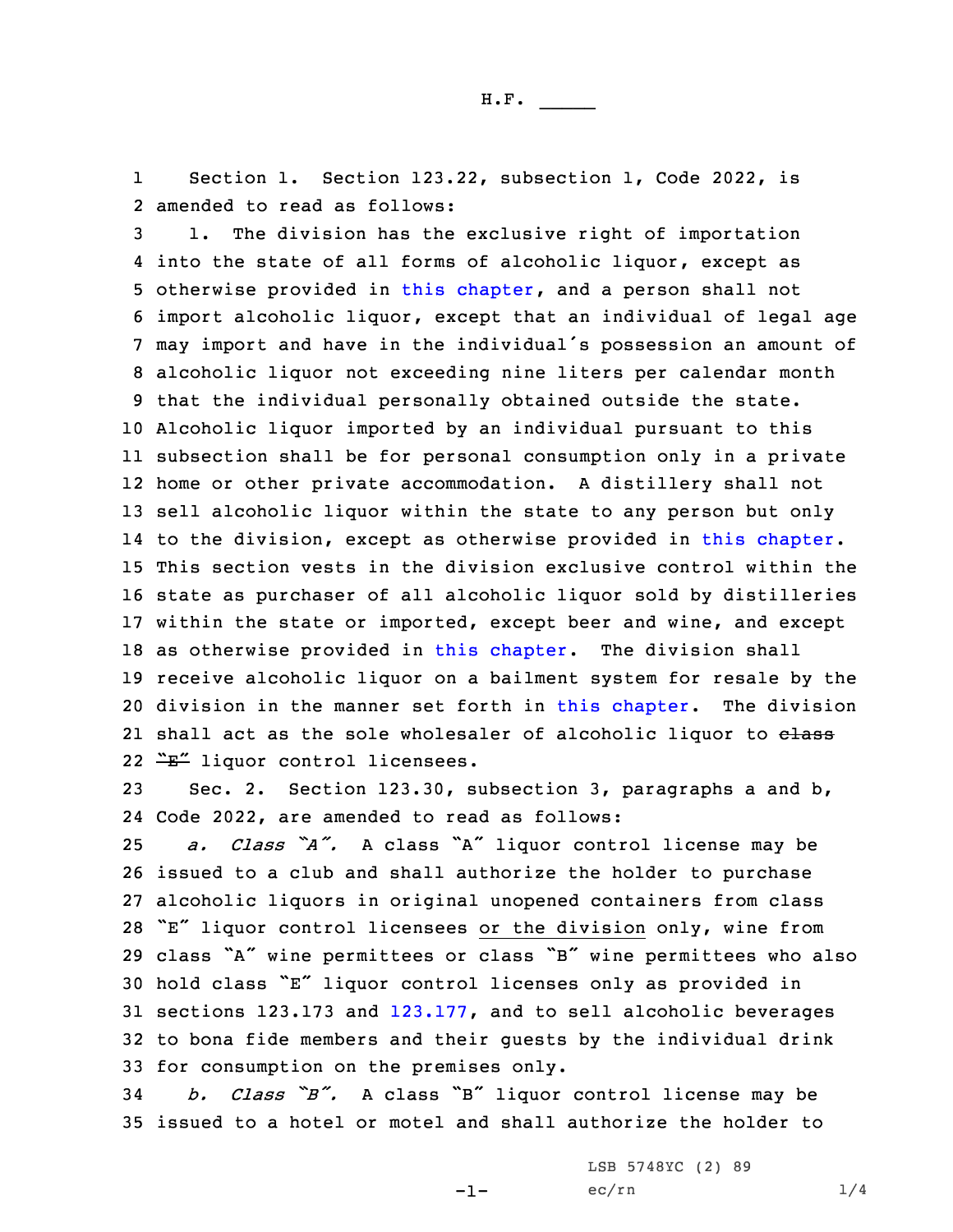purchase alcoholic liquors in original unopened containers from class "E" liquor control licensees or the division only, wine from class "A" wine permittees or class "B" wine permittees who also hold class "E" liquor control licenses only as provided in sections 123.173 and [123.177](https://www.legis.iowa.gov/docs/code/2022/123.177.pdf), and to sell alcoholic beverages to patrons by the individual drink for consumption on the premises only. However, beer may also be sold for consumption off the premises. Each license shall be effective throughout the premises described in the application.

10 Sec. 3. Section 123.30, subsection 3, paragraph c, 11 subparagraphs (1) and (2), Code 2022, are amended to read as 12 follows:

 (1) <sup>A</sup> class "C" liquor control license may be issued to <sup>a</sup> commercial establishment but must be issued in the name of the individuals who actually own the entire business and shall authorize the holder to purchase alcoholic liquors in original unopened containers from class "E" liquor control licensees or the division only, wine from class "A" wine permittees or class "B" wine permittees who also hold class "E" liquor control licenses only as provided in [sections](https://www.legis.iowa.gov/docs/code/2022/123.173.pdf) 123.173 and [123.177](https://www.legis.iowa.gov/docs/code/2022/123.177.pdf), beer from <sup>a</sup> class "A" beer permittee or <sup>a</sup> class "C" beer permittee who also holds <sup>a</sup> class "E" liquor control license as provided in section 123.132, and to sell alcoholic beverages to patrons by the individual drink for consumption on the premises only. However, alcoholic liquor, wine, and beer in original unopened containers may also be sold for consumption off the premises. In addition, mixed drinks or cocktails may also be sold for consumption off the premises subject to the requirements of section 123.49, subsection 2, paragraph *"d"*. The holder of <sup>a</sup> class "C" liquor control license may also hold <sup>a</sup> special class "A" beer permit for the premises licensed under <sup>a</sup> class "C" liquor control license for the purpose of operating <sup>a</sup> brewpub pursuant to this [chapter](https://www.legis.iowa.gov/docs/code/2022/123.pdf).

<sup>34</sup> (2) <sup>A</sup> special class "C" liquor control license may be issued 35 to <sup>a</sup> commercial establishment and shall authorize the holder

 $-2-$ 

LSB 5748YC (2) 89  $ec/rn$  2/4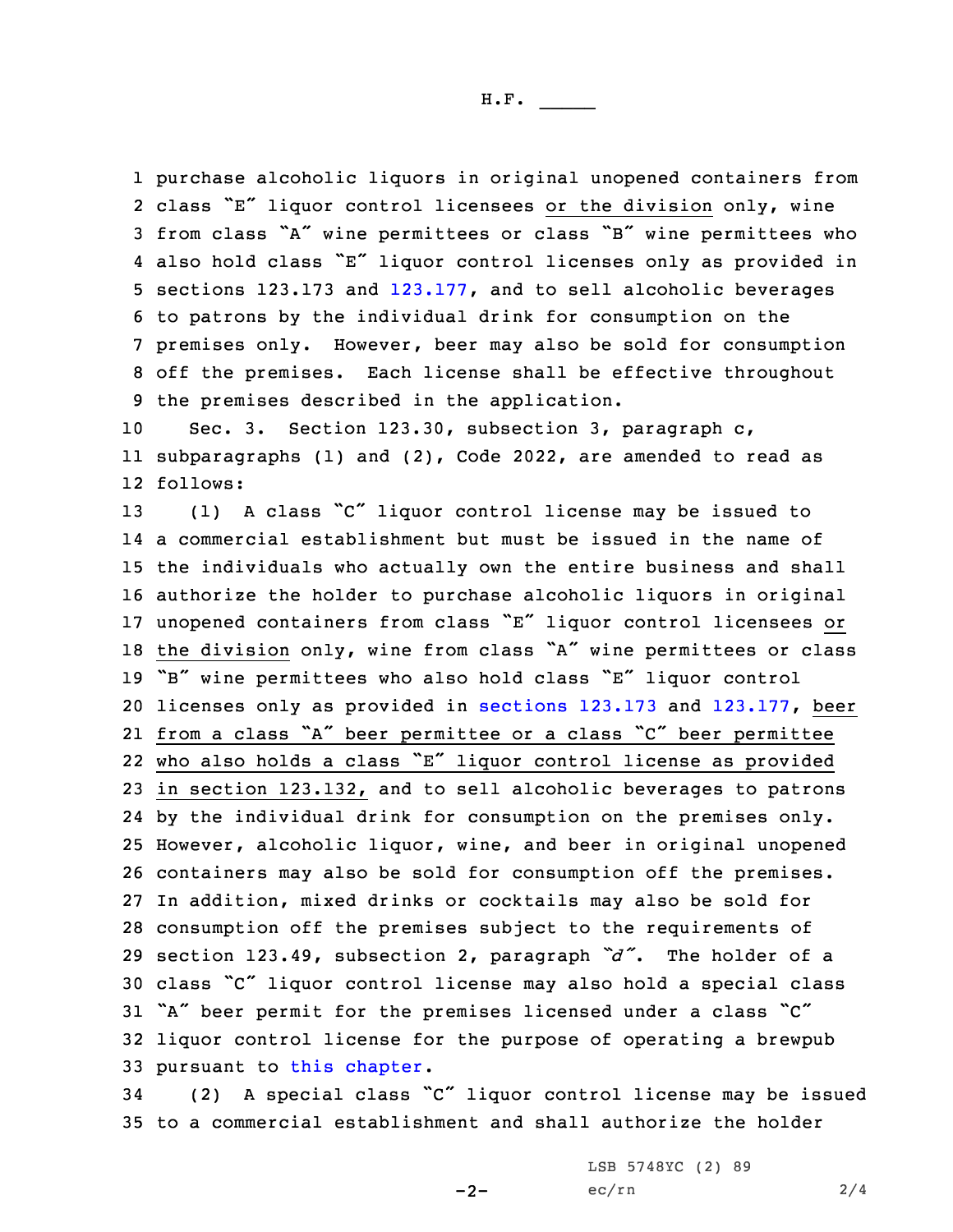to purchase wine from class "A" wine permittees or class "B" wine permittees who also hold class "E" liquor control licenses only as provided in [sections](https://www.legis.iowa.gov/docs/code/2022/123.173.pdf) 123.173 and [123.177](https://www.legis.iowa.gov/docs/code/2022/123.177.pdf), beer from <sup>a</sup> class "A" beer permittee or <sup>a</sup> class "C" beer permittee who also holds <sup>a</sup> class "E" liquor control license as provided in section 123.132, and to sell wine and beer to patrons by the individual drink for consumption on the premises only. However, beer may also be sold for consumption off the premises. The license issued to holders of <sup>a</sup> special class "C" liquor control license shall clearly state on its face that the license is limited. 11 Sec. 4. Section 123.131, subsection 1, Code 2022, is amended to read as follows: 13 1. Subject to the provisions of this [chapter](https://www.legis.iowa.gov/docs/code/2022/123.pdf), any person holding <sup>a</sup> class "B" beer permit shall be authorized to sell beer for consumption on or off the premises. <sup>A</sup> holder of <sup>a</sup> class "B" beer permit shall be authorized to purchase beer from <sup>a</sup> class "A" beer permittee or <sup>a</sup> class "C" beer permittee who also holds <sup>a</sup> class "E" liquor control license as provided in section 123.132. Sales of beer for consumption off the premises made pursuant to this [section](https://www.legis.iowa.gov/docs/code/2022/123.131.pdf) shall be made in original containers except as provided in [subsection](https://www.legis.iowa.gov/docs/code/2022/123.131.pdf) 2. However, unless otherwise provided in this [chapter](https://www.legis.iowa.gov/docs/code/2022/123.pdf), no sale of beer shall be made for consumption on the premises unless the place where such service is made is equipped with tables and seats sufficient to accommodate not less than twenty-five persons at one time. Sec. 5. Section 123.132, subsection 4, Code 2022, is amended to read as follows: 4. The holder of <sup>a</sup> class "C" beer permit or the permittee's agents or employees shall not sell beer to other retail license or permit holders knowing or having reasonable cause to believe that the beer will be resold in another licensed establishment. However, <sup>a</sup> holder of <sup>a</sup> class "C" beer permit who also holds <sup>a</sup> class "E" liquor control license may sell beer to class "B" permittees, and class "C" and special class "C" liquor control

LSB 5748YC (2) 89

 $-3-$